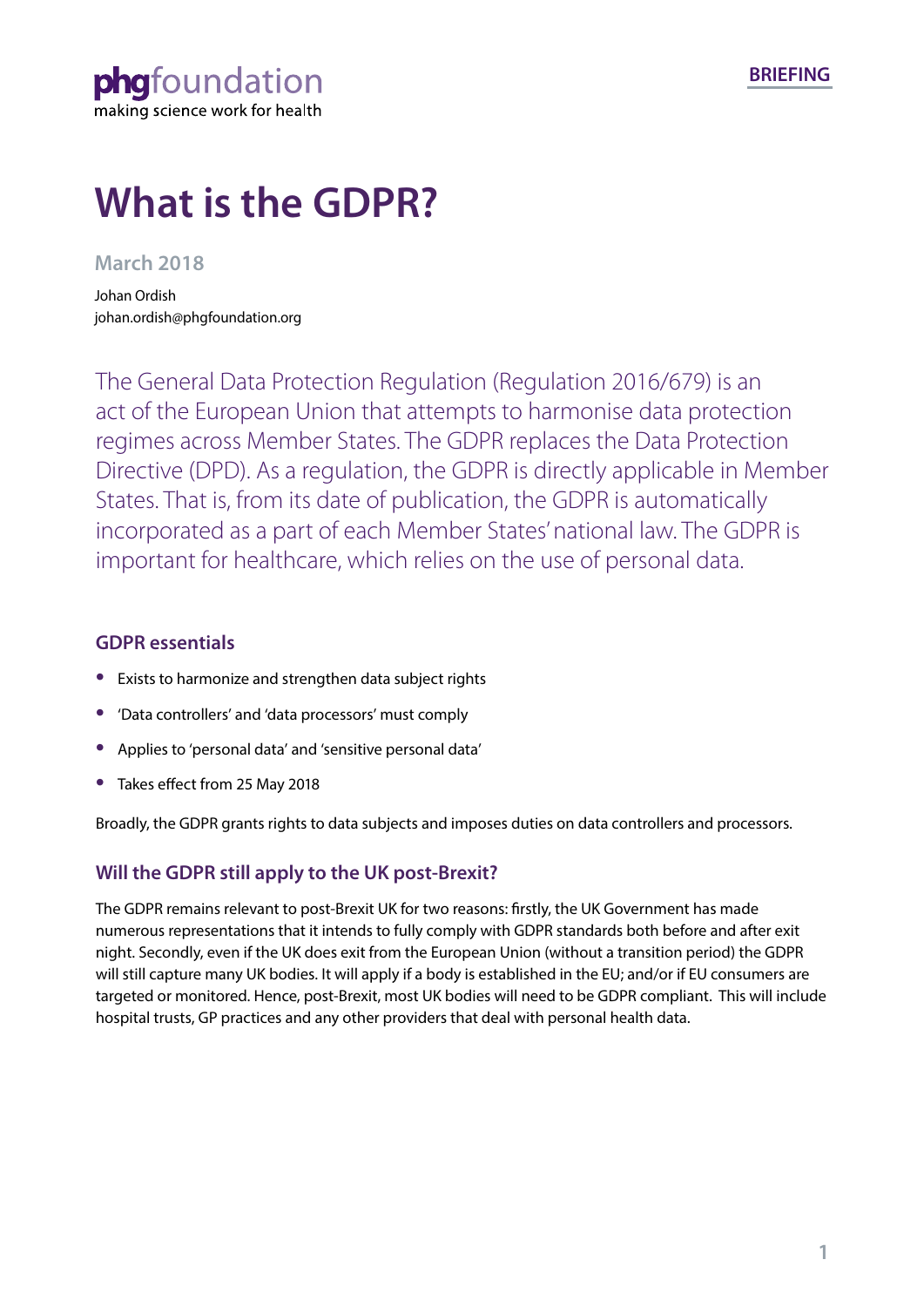## **Data controllers and processors**

So the GDPR will apply in the UK, but to what data and to whom?

- **• Personal data** is information relating to an identified or identifiable natural person (Article 4(1))
- **•** <sup>A</sup>**data controller** is a person or body that determines the purposes and means of the 'processing' of 'personal data (Article 4(7))'
- **• Processing** is any operation which is performed on personal data (Article 4(2))
- **•** <sup>A</sup>**data processor** is a person or body that processes personal data on behalf of the controller (Article 4(8))

In combination, the GDPR captures a broad range of operations and organisations. In short, if you process data that could be used to identify an individual, you have to comply with the GDPR and enact the rights it provides to your data subjects or face substantial sanctions.

## **Legal bases for data processing**

If you process personal data you must have a lawful basis to process such data. There are six such legal bases (Article 6). In the context of healthcare and public health, the legal bases most commonly relied upon are:

#### **Consent – if the data subject has given consent to the process for specific purposes**

The GDPR requires a high standard if one relies on consent. In particular, Article 4(11) requires that consent be freely given, specific to certain purposes, informed, and an unambiguous indication of the data subject's wishes. Although the GDPR heralded consent as its centrepiece, it is a demanding legal basis to rely on – one that is also particularly vulnerable to the rights of data subjects found below.

### **Public interest – applies where the processing is necessary to perform a task in the public interest or in the exercise of official authority vested in the controller**

Interpretation of this legal basis also makes clear that 'public task' is to be interpreted narrowly and must be laid down by law through statutory, common law, or other legal power (Article 6(3) and Recital 41). This severely curtails the kinds of task that might be thought of as being in the 'public interest.'

### **Legitimate interests – where the processing is necessary for purposes of the legitimate interests of the controller**

This legal basis has broad potential application but any legitimate interests must be balanced against the rights and interests of your data subject, which will be interpreted to trump or curtail many of these otherwise 'legitimate' interests.

## **Special categories of personal data**

Processing of certain categories of personal data such as health, genetic or biometric data is prohibited unless an exception applies. Exceptions include where processing is necessary for medical diagnosis, the provision of health or social care, treatment or management of health or social care systems in accordance with law or professional obligations (Article 9(2)(h)). Another exception applies where data processing is necessary for public health and in the public interest (Article 9(2)(i)). Thus, data processing which occurs as part of health or social care service provision or public health a likely to be covered by these exemptions. Data processing for other purposes, for example to support improve wellbeing or to promote a healthier lifestyle may rely on other legal grounds such as the explicit consent of the data subject.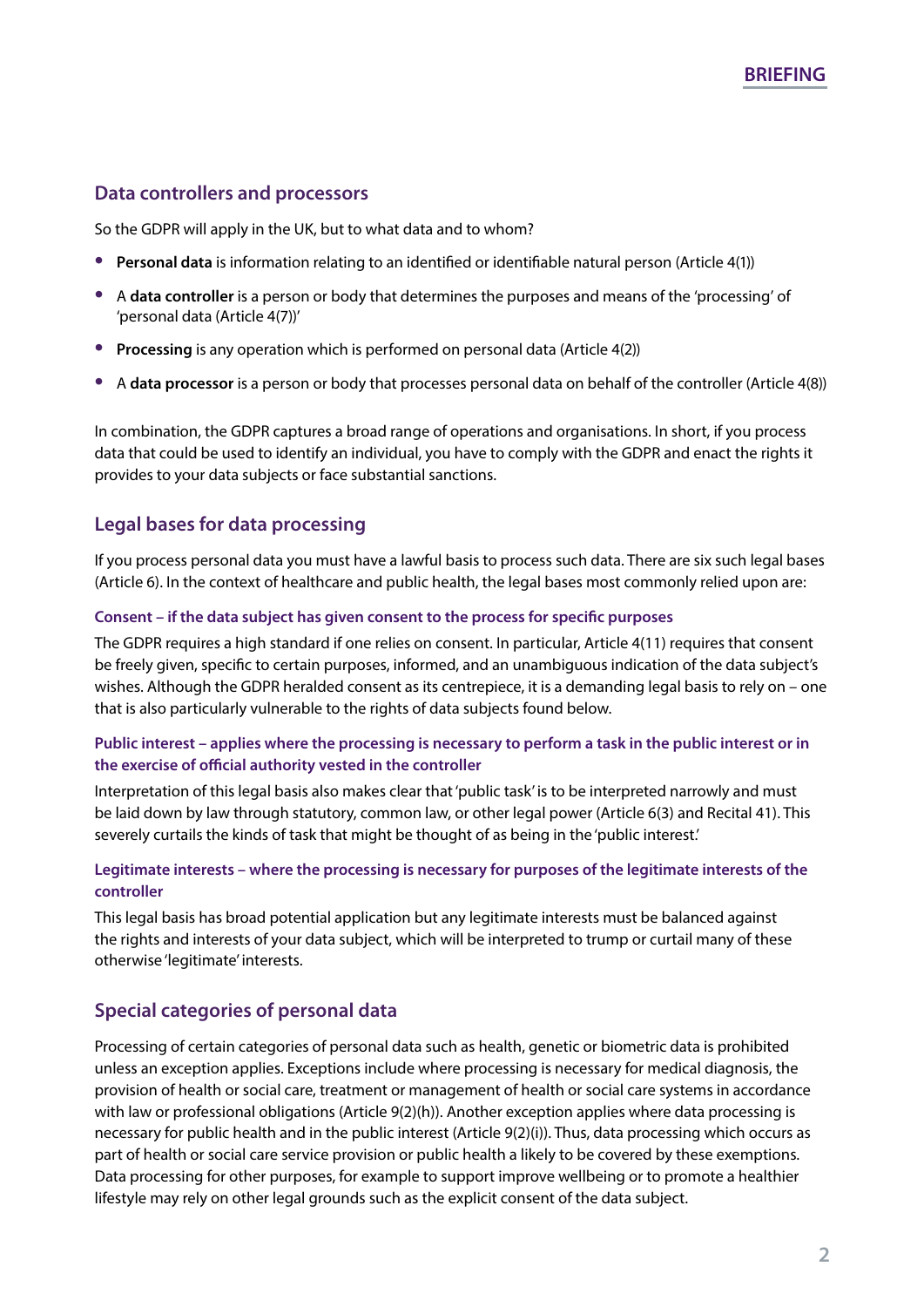## **Rights of data subjects**

Roughly, if a) the GDPR applies and b) the data held is personal data, data subjects are granted **[a package of](https://ico.org.uk/for-organisations/guide-to-the-general-data-protection-regulation-gdpr/individual-rights/)  [rights](https://ico.org.uk/for-organisations/guide-to-the-general-data-protection-regulation-gdpr/individual-rights/)** with which the data controller/processor must comply.

There are eight such rights. A data subject may rectify, erase, or restrict the processing of their personal data; they may access and request 'fair processing information' to give effect to such rights; they may also take their personal data to use with other services and object to processing when their data controller relies on certain legal bases.

The application of these rights under the GDPR is not straightforward. Each right has exceptions and interacts with various legal bases in different ways. Moreover, some rights may be read together to imply another right. The right to explanation is one such constructed right that exists when the following rights are read together.

**Right to be informed** – data subjects must be provided with 'fair processing information.'

**Automated processing** – the GDPR has additional protection for where decisions are taken solely by automated means or where automated processing is used for the purposes of profiling.

## **Is there a right to explanation?**

Applying the right to be informed to automated data processing raises the question of whether the Regulation contains a right to explanation and if so, what form this might take.

- **•** The right to explanation potentially provides the data subject with a right to have any decision made by an algorithm regarding their personal data explained to them
- **•** Some algorithms especially unsupervised machine learning algorithms are 'black boxes'. In other words, it may be impractical or even impossible to explain exactly why the algorithm came to the decision it did. Hence, if data subjects have a right to explanation, the GDPR may severely curtail the development and use of these algorithms
- **•** If the right to explanation exists, it is not found in any one provision, but rather is constructed from reading multiple provisions together, specifically Articles 13-15, 22, and Recitals 60-63, and 71

Wachter et al. argue that by distinguishing between system functionality, type and timing of decision making, the right explanation 'dissolves' into a right to be informed.<sup>1</sup> If there is merely a right to be informed, this limits what information about the logic and significance of automated decision-making must be provided. Others disagree both with Wachter's conceptual framework and her interpretation that there is no right to explanation.<sup>[2](#page-3-1)</sup>

## **How algorithms might satisfy a right to explanation**

If the GDPR contains a right to explanation, does this mean that the logic of all black box algorithms need to explained? A possible solution is to provide what Wachter et al. have described as 'an unconditional counterfactual explanation'.